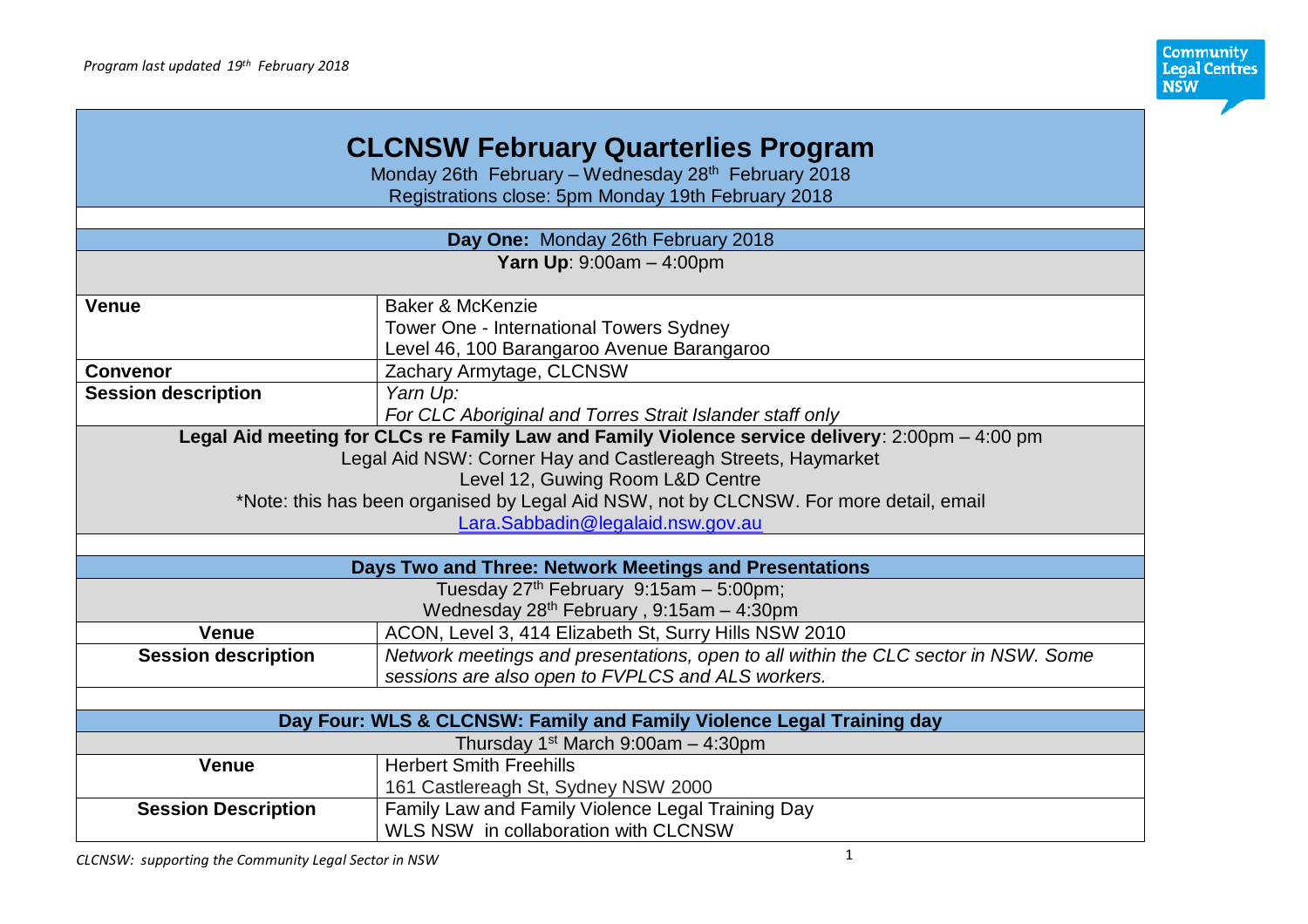

| Day Five: CLASS Training (RRR Centres Only)                                                                                                                                            |                                                                      |  |
|----------------------------------------------------------------------------------------------------------------------------------------------------------------------------------------|----------------------------------------------------------------------|--|
|                                                                                                                                                                                        | Friday $2nd$ March 9:00am $-$ 5:30pm                                 |  |
| Venue                                                                                                                                                                                  | Maritime Union of Australia                                          |  |
|                                                                                                                                                                                        | Unit 3/365-375 Sussex St, Sydney NSW 2000                            |  |
| <b>Session Description</b>                                                                                                                                                             | <b>CLASS Training for Coorindator, Soliticors and Administrators</b> |  |
| With thanks to guests, event sponsors and pro bono presentations from:                                                                                                                 |                                                                      |  |
| Law Right Queensland, Community Legal Centres Queensland, Legal Aid NSW, Law Enforcement Conduct                                                                                       |                                                                      |  |
| Commission, Law and Justice Foundation, Gilbert & Tobin, Herbert Smith Freehills, and all contributing member CLCs                                                                     |                                                                      |  |
|                                                                                                                                                                                        |                                                                      |  |
| We acknowledge that the land upon which these meetings are taking place is land of the Gadigal people of the Eora<br>nation and pay our respects to elders past, present and emerging. |                                                                      |  |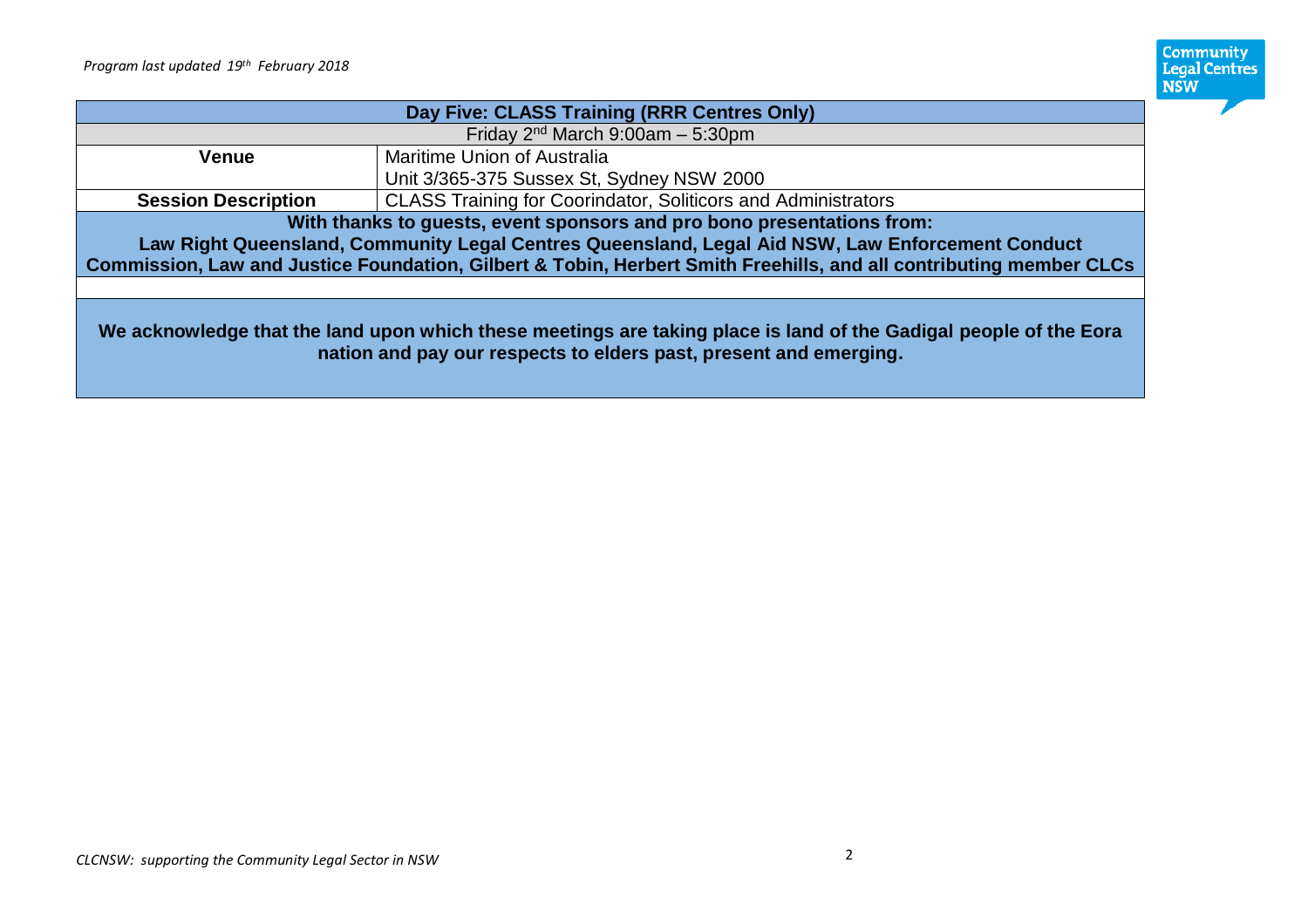| November Quarterlies Day Two - Tuesday 27th February 2018<br>Venue: ACON Level 3, 414 Elizabeth St, Surry Hills NSW 2010                                           |                                                                                                                                                                                                                                                                                          |                                 |               |
|--------------------------------------------------------------------------------------------------------------------------------------------------------------------|------------------------------------------------------------------------------------------------------------------------------------------------------------------------------------------------------------------------------------------------------------------------------------------|---------------------------------|---------------|
| AM Day 2 Sessions 1: 9:15am - 10:30am                                                                                                                              |                                                                                                                                                                                                                                                                                          | <b>Possible</b><br><b>MCLE*</b> | <b>Room</b>   |
| 1.1 Network Meeting:<br><b>Aboriginal Legal Access Program</b><br>and Aboriginal & Torres Strait<br><b>Islander Rights Working Group</b>                           | Convenor: Zac Armytage, ALAP Coordinator, CLCNSW<br>This network supports CLCs operating Aboriginal Legal Access type programs by<br>sharing experience and knowledge.                                                                                                                   |                                 | 3.01          |
| 1.2 Network Meeting:<br><b>Employment &amp; Discrimination</b><br><b>Law Network</b>                                                                               | Convenors: Annette van Gent, MLC, Alexandria Robinson, SWSLC.<br>Description: Employment & discrimination lawyers discuss current issues in relation to<br>employment and discrimination law.                                                                                            | Substantive<br>Law              | 3.02-3.03     |
| 1.3 Network meeting:<br><b>Domestic Violence &amp; Victims</b><br><b>Compensation Network</b>                                                                      | Convenors: Karen Mifsud, WLSNSW & Natalie Ross, KLC<br><b>Description:</b> This network meeting addresses issues affecting DV/VC policies and<br>legislation and makes recommendations to govt and non govt agencies.<br><b>Guests: Mahashini Krishna, Commisioner of Victims Rights</b> | Substantive<br>Law              | 3.07-3.09     |
| 1.4 Network meeting:<br><b>Coordinators &amp; Directors</b><br><b>Network</b>                                                                                      | Convenor: Katrina Ironside<br>Description: Coordinators & Directors share key information and respond to Legal Aid<br>issues. This session includes an update by Legal Aid.<br>Guests: Lara Sabbadin and Sean McCarthy, Legal Aid NSW                                                    |                                 | $3.10 - 3.12$ |
| Welcome to Tim Leach, new CLCNSW Executive Director, over Morning Tea 10:40am - 11:00am<br><b>Sector Announcements, Mark Riboldi</b><br>Ice Breakers, Holly Brooke |                                                                                                                                                                                                                                                                                          |                                 |               |
| AM Day 2 Sessions 2: 11:00am - 12:30pm                                                                                                                             |                                                                                                                                                                                                                                                                                          | <b>Possible</b><br><b>MCLE*</b> | <b>Room</b>   |
| 2.1 CLCNSW ICT project<br><b>ICT Project Update</b>                                                                                                                | Facilitator: Angeline Veeneman, ICT project Manager CLCNSW.<br>Description: An update on the development of new online systems for CLCs in NSW,<br>including volunteer / event / stakeholder management, online discussion, websites<br>and elearnng capabilities.                       | Practice<br>management          | 3.01          |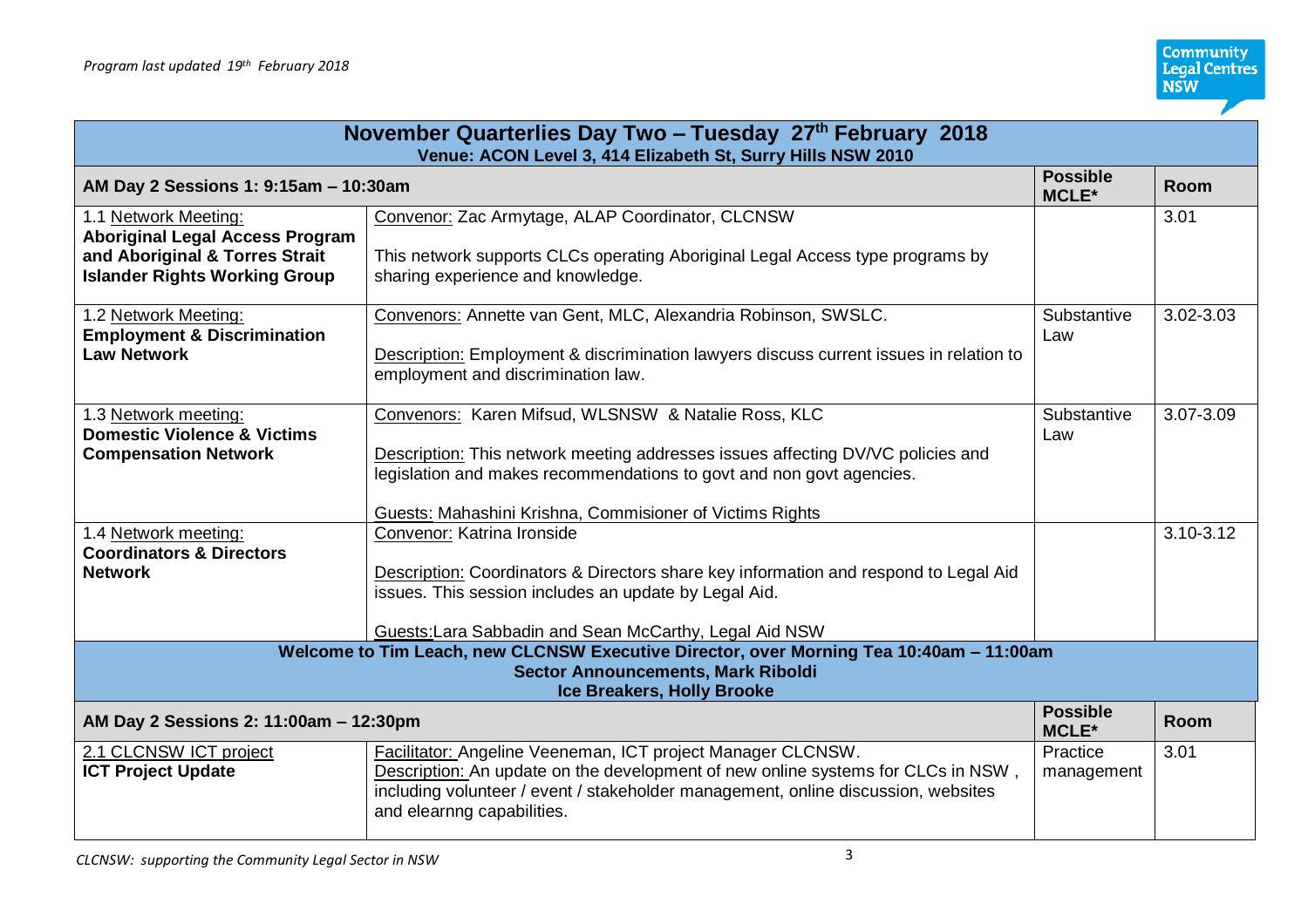| 2.2 Professional development:<br><b>Cultural Safety Training</b>                               | <b>Description:</b> Cultural safety strategies for women experiencing Family Law issues<br>and/or Domestic Violence<br>Presenters : Panel of presenters : Christine Robinson (Wirringa Baiya Aboriginal<br>Women's Legal Service), Denise Ranby (Thiyama-li Family Violence Service, Moree),<br>Dixie Link Gordon (Womens Legal Service).                                                                                      | Professional<br>Skills / Ethics  | 3.07-3.09 |
|------------------------------------------------------------------------------------------------|--------------------------------------------------------------------------------------------------------------------------------------------------------------------------------------------------------------------------------------------------------------------------------------------------------------------------------------------------------------------------------------------------------------------------------|----------------------------------|-----------|
| 2.3 Committee Meeting:<br><b>Professional Indemnity Insurance</b><br><b>Committee (PII)</b>    | Convenors: Ali Mojtahedi, IARC; Annette Van Gent, MLC; Hilary Kincaid, ICLC.<br>Description: The PII committee monitors & supports members' compliance with the<br>Risk Management Guide & informs members of relevant legal practice issues.<br>Principal Solicitors (or their delegate) are required to attend.                                                                                                              | Practice<br>Management           | 3.10-3.12 |
| 2.4 Professional development:<br><b>Legal Health Check</b>                                     | Description: What is a Legal Health Check? Do you provide CLE to community<br>workers about using a LHC? Do you know about http://legalhealthcheck.org.au and<br>the postcards? Should CLCs be using LHC with their clients? How do other legal<br>services use LHCs?<br><b>Facilitator: Executive Director CLCNSW</b><br>Guests: Kerry Wright - CLE Unit, Legal Aid NSW<br>Sue Garlick - Joint Director, Law Right Queensland | Professional<br>skills           | 3.02-3.03 |
|                                                                                                | Lunch (ACON Dining Room Ground Floor) 12:30pm - 1:15pm                                                                                                                                                                                                                                                                                                                                                                         |                                  |           |
| PM Day 2 Sessions 3: 1:15pm - 2:30pm                                                           |                                                                                                                                                                                                                                                                                                                                                                                                                                | <b>Possible</b><br><b>MCLE*</b>  | Room      |
| 3.1 Network meeting:<br><b>Prisoners' Rights Working Group</b>                                 | Convenors: Carolyn Jones, WLSNSW; Camilla Pandolfini, PIAC.<br>Description: For CLC staff who visit clients in prison, work for, or have an interest in<br>prisoners rights to share their experience, discuss current issues and contribute to<br>policy development.                                                                                                                                                         | Substantive<br>Law               | 3.10-3.12 |
| 3.2 Network Meeting:<br><b>Admin/Finance Group</b>                                             | Convenor: Kerrith Sowden, Refugee Advice and Casework Service<br>Description: CLC administration and finance officers share relevant systems<br>information and associated policies.                                                                                                                                                                                                                                           | <b>Business</b><br><b>Skills</b> | 3.01      |
| 3.3 Network meeting: Law Reform<br>and Policy Network - Sector Law<br><b>Reform Priorities</b> | Convenor: Leo Patterson-Ross, TU NSW. Maria Nawaz, Kingsford Legal Centre<br>Facilitator: Mark Riboldi, CLCNSW.                                                                                                                                                                                                                                                                                                                | Practice<br>management           | 3.02-3.03 |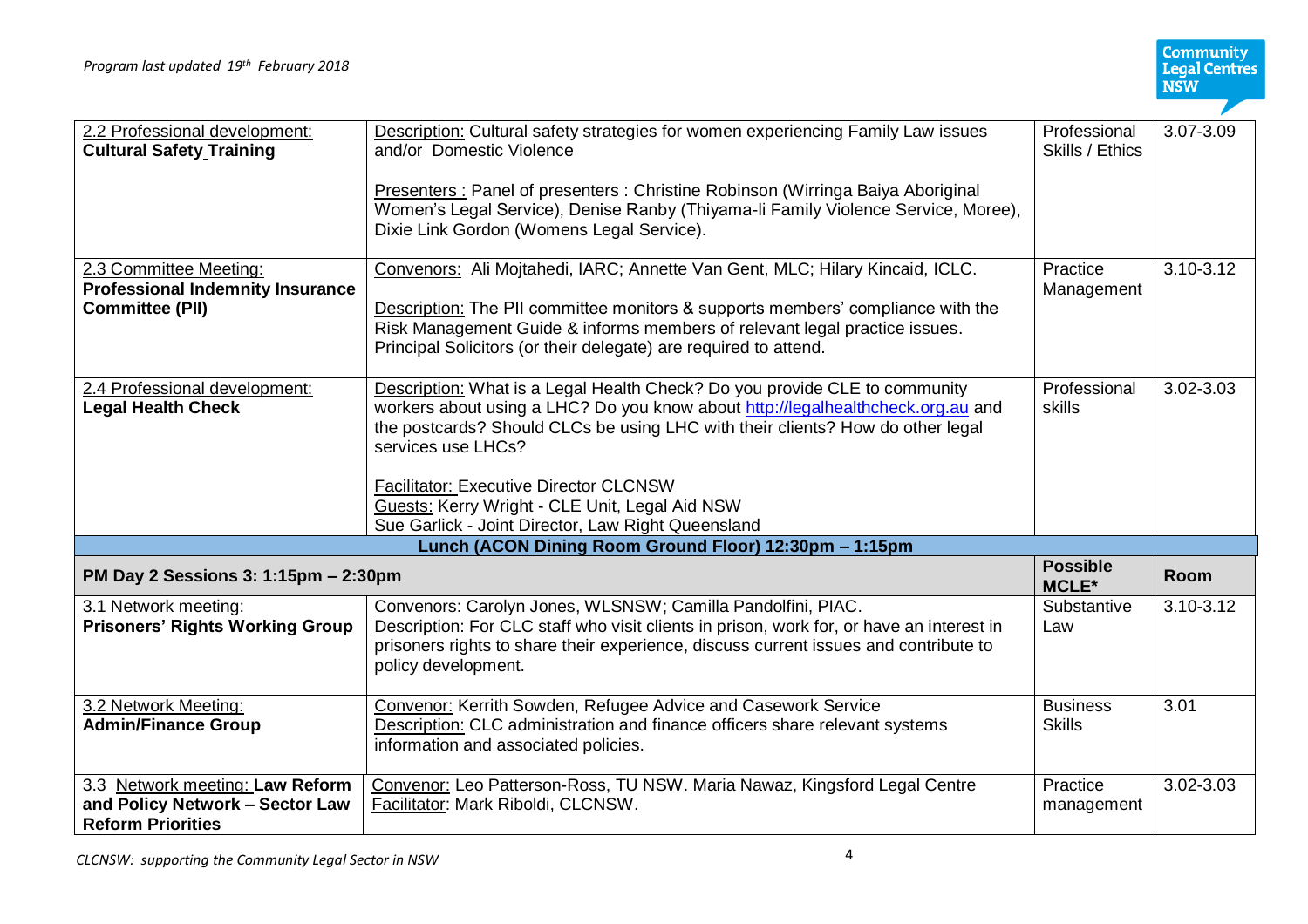|                                                                  | Description: Continuing consultation with the sector, this session will examine<br>suggestions for law reform from CLCs across NSW and attempt to prioritise them.                                                                                                                                                                                                  | Substantive<br>law                                    |             |
|------------------------------------------------------------------|---------------------------------------------------------------------------------------------------------------------------------------------------------------------------------------------------------------------------------------------------------------------------------------------------------------------------------------------------------------------|-------------------------------------------------------|-------------|
| 3.4 Practice Management:<br><b>Client surveys</b>                | Description: CLCs are required to conduct a client survey in the financial year<br>2017/18. CLCQ has some tools and support available to CLCs in Queensland and<br>NSW to help them conduct the survey. Legal Aid NSW will also attend to talk about<br>their client survey, which might be of assistance to CLCs developing their own<br>questions or methodology. | Practice<br>Management<br>& Business<br><b>Skills</b> | 3.07-3.09   |
|                                                                  | Facilitator: ED (CLCNSW)                                                                                                                                                                                                                                                                                                                                            |                                                       |             |
|                                                                  | Presenters: Rosslyn Monroe / James Farrell (CLCQ – by skype/phone), Judith<br>Levitan, Client Services (Legal Aid NSW), Lara Sabbadin / Sean McCarthy (Legal<br>Aid NSW)                                                                                                                                                                                            |                                                       |             |
|                                                                  | Afternoon tea 2:30pm - 2:45pm                                                                                                                                                                                                                                                                                                                                       |                                                       |             |
| PM Day 2 Sessions 4: 2:45pm - 4:00pm                             |                                                                                                                                                                                                                                                                                                                                                                     | <b>Possible</b><br><b>MCLE*</b>                       | <b>Room</b> |
|                                                                  |                                                                                                                                                                                                                                                                                                                                                                     |                                                       |             |
| 4.1 Network Meeting:<br><b>CLC Care &amp; Protection Network</b> | Convenor: Kenn Clift, Intellectual Disability Rights Service.<br><b>Description:</b> The care and protection network provides an opportunity for CLCs to                                                                                                                                                                                                            | Practice<br>Management                                | 3.02-3.03   |
| 4.2 Legal services Delivery                                      | discuss relevant care and protection practice and law reform issues.<br>Description: Update on the new accommodation and service agreements for people<br>with disability living in group homes.                                                                                                                                                                    | Substantive<br>Law                                    | 3.01        |
| Legal Issues for people with a<br>disability?                    | Presenter: Tim Chate, IDRS, Solicitor                                                                                                                                                                                                                                                                                                                               |                                                       |             |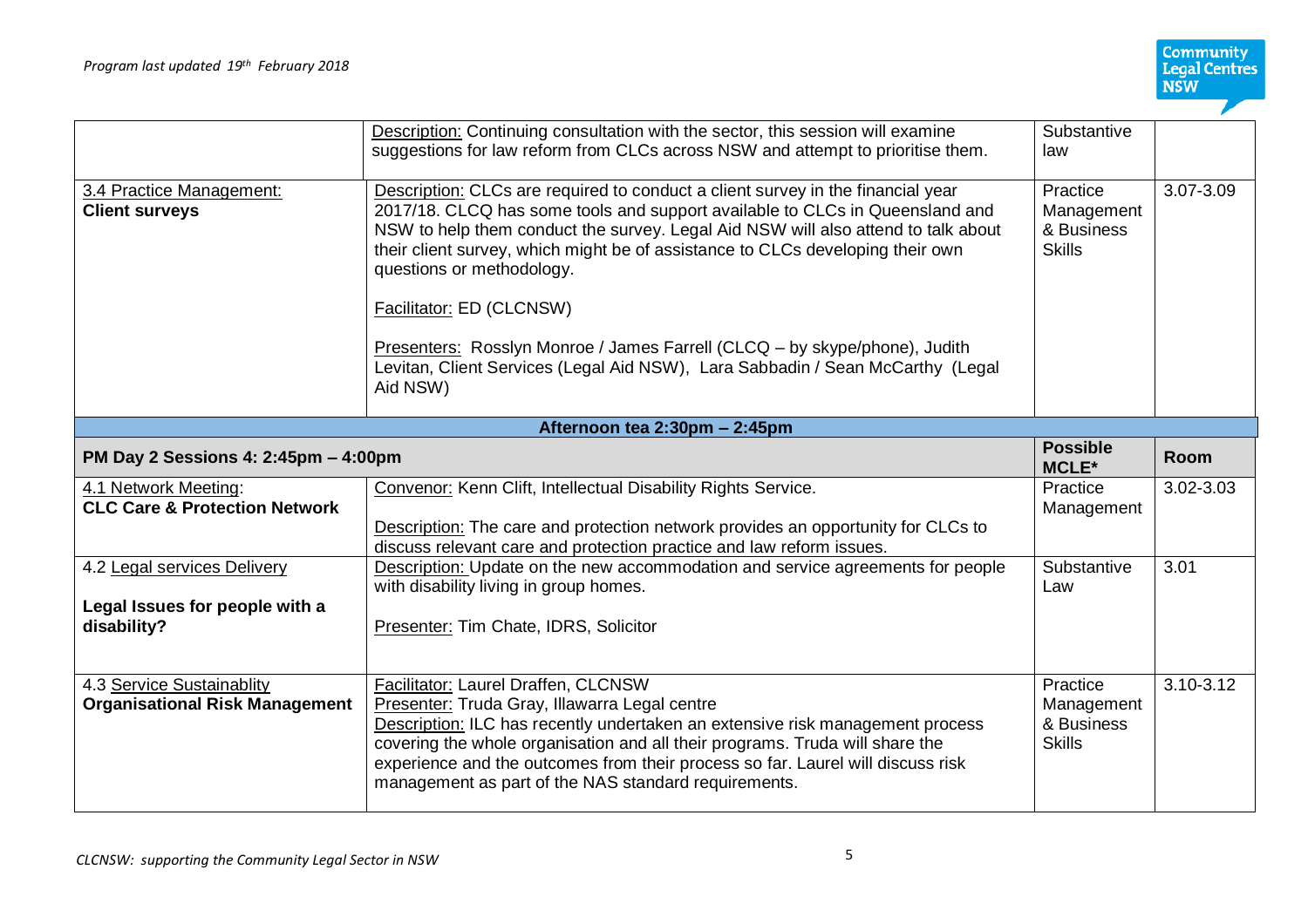**Community<br>Legal Centres<br>NSW** 7

| 4.4 Media Training<br><b>CLCs and the Media (Part 1)</b>                            | <b>Facilitator: Mark Riboldi, CLCNSW</b><br>Presenter: Monique Schafter, ABC 730 Report<br>Description: Part One of this training session will focus on CLCs in the media<br>landscape, preparing clients to work with journalists and pitching to the media.                                                                                                                                  | Professional<br><b>Skills</b>   | 3.07-3.09     |
|-------------------------------------------------------------------------------------|------------------------------------------------------------------------------------------------------------------------------------------------------------------------------------------------------------------------------------------------------------------------------------------------------------------------------------------------------------------------------------------------|---------------------------------|---------------|
| PM Day 2 Sessions 5: 4:00pm - 5:00pm                                                |                                                                                                                                                                                                                                                                                                                                                                                                | <b>Possible</b><br><b>MCLE*</b> | <b>Room</b>   |
| 5.1 Care & Protection network<br>Training                                           | <b>Facilitator:</b> Kenn Clift, Intellectual Disability Rights Service.<br>Description: An update on permanency planning in FACS Out of Home Care.<br>Presenter: TBA                                                                                                                                                                                                                           | Practice<br>Management          | 3.02-3.03     |
| 5.2 Legal Services Delivery:<br><b>Auspicing specialist non-legal</b><br>programs   | Facilitator: NSW PII convenors<br>Description: Auspicing Specialist Programs. The RMG defines an auspiced service<br>as a funded program with its own identity, but conducted under the auspices of the<br>larger legal entity. This session explores CLC current practice in relation to PII and<br>auspicing arrangements.                                                                   | Practice<br>Management          | $3.10 - 3.12$ |
| 5.3 Network meeting:<br><b>Regional Rural Remote Issues</b><br><b>Network (RRR)</b> | Convenor: Arlia Fleming, EEECLC<br>Description: This network session is open to any RRR members. The RRR roadshow<br>2018 will be hosted by EECLC - this session is an opportunity to contribute ideas for<br>program content and activities.<br>This session is open to attendance by workers from FVPLS providers and ALS<br>providers.                                                      |                                 | 3.01          |
| 5.4 Media Training<br><b>CLCs and the Media (Part 2)</b>                            | Facilitator: Mark Riboldi, CLCNSW<br>Presenter: Monique Schafter, ABC 730 Report.<br>Description: Part Two of this training session will focus on working with cameras, e.g.<br>for TV news and current affairs. It will be a practical, hands on, session.<br>NB: This session will follow on from the previous session. It is not required to attend<br>both, but it would be beneficial to. | Professional<br><b>Skills</b>   | 3.07-3.09     |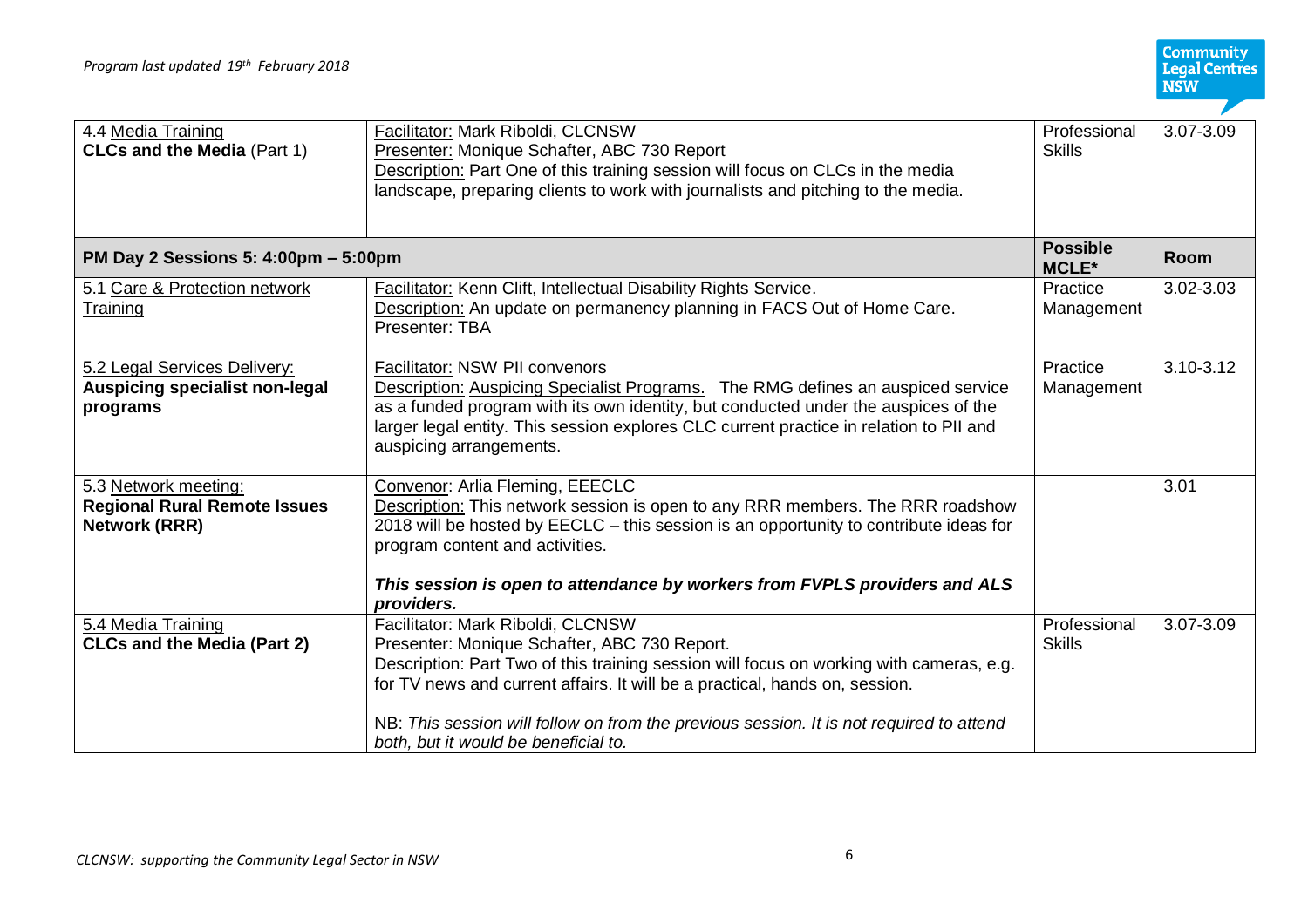| November Quarterlies Day Three - Wednesday 28 <sup>th</sup> February 2018<br>Venue: ACON Level 3 414 Elizabeth St, Surry Hills NSW 2010 |                                                                                                                                                                                                                                                                                                                               |                                 |           |
|-----------------------------------------------------------------------------------------------------------------------------------------|-------------------------------------------------------------------------------------------------------------------------------------------------------------------------------------------------------------------------------------------------------------------------------------------------------------------------------|---------------------------------|-----------|
| AM Day 3 Sessions 6: 9:15 am - 10:45am                                                                                                  |                                                                                                                                                                                                                                                                                                                               | <b>Possible</b><br><b>MCLE*</b> | Room      |
| 6.1 Network meeting:<br><b>CLEW Network</b>                                                                                             | Convenors: Bronwyn Ambrogetti, Hunter CLC; Nalika Padmasena, Seniors Rights<br>Service; Pat Joyce, SRS.                                                                                                                                                                                                                       | Professional<br><b>Skills</b>   | 3.10-3.12 |
|                                                                                                                                         | Two part session:<br>Part 1: 9.15am - 10.15am: CLEW Group: Open to all legal assistance providers:<br><b>Guest Speakers:</b><br>Jane Kenny from the Law and Justice Foundation & Mitch McQueen from IDRS show<br>the video "Get to Know Your AVO" and talk about the project.<br>Part 2: 10.15am - 10.45am: CLCs CLE meeting: |                                 |           |
|                                                                                                                                         | CLCs-only: a chance for CLCs to provide eachother with peer support and share what's<br>working and what's not working in CLE.                                                                                                                                                                                                |                                 |           |
| 6.2 Network Meeting<br><b>Tech &amp; Comms Network</b>                                                                                  | Convenor: Finn O'Keefe, RLC.<br>Facilitator: Mark Riboldi, Advocacy and Communications Coordinator, CLCNSW.<br>Description: Information, skills and knowledge sharing for people in the sector working<br>in media, communications, digital, fundraising, IT, etc. Bring your questions and ideas.                            | Practice<br>Management          | 3.01      |
| 6.3 Network Meeting:<br><b>Family Relationships Centres /</b><br><b>CLCs</b>                                                            | Convenor: Shann Preece, FRC worker, ICLC.<br>Description: An opportunity to share information and practice experience to further<br>develop the Family Relationships Centres and CLC collaboration arrangements.                                                                                                              | Substantive<br>Law              | 3.02-3.03 |
| 6.4 Legal Services Delivery:<br><b>Law Enforcement Conduct</b><br><b>Commission</b>                                                     | Description: Update and information about the role of the Law Enforcement Conduct<br>Commision (LECC) which replaced the Police Integrity Commission and Police Diviison<br>of the Ombudsmans Office                                                                                                                          | Substantive<br>Law              | 3.07-3.09 |
|                                                                                                                                         | Presenter: Louisa Dear, Manager, Community Engagement LECC                                                                                                                                                                                                                                                                    |                                 |           |
| 10:45am - 11:00am Morning Tea                                                                                                           |                                                                                                                                                                                                                                                                                                                               |                                 |           |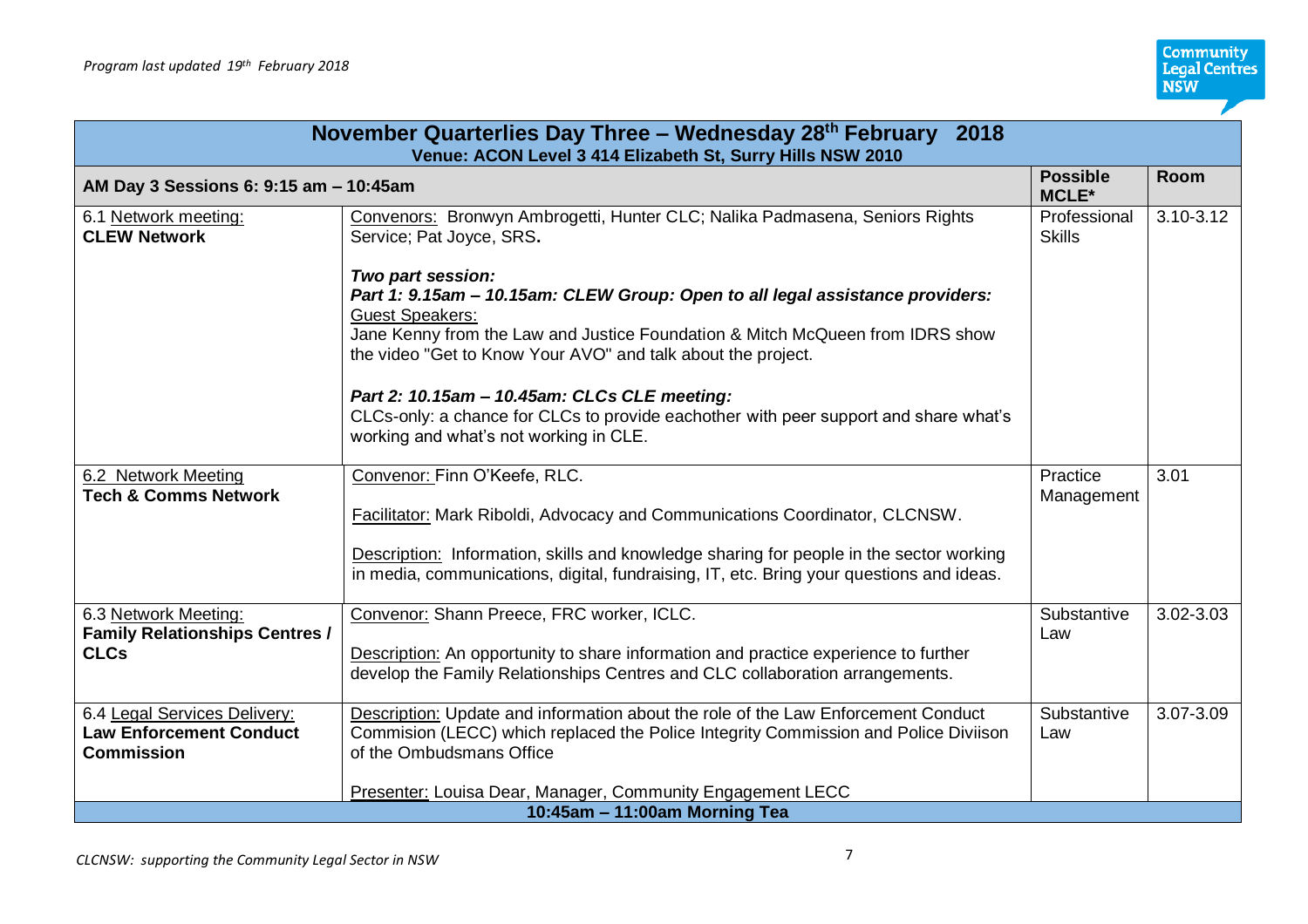| AM Day 3 Sessions 7: 11:00am - 12:30pm                                                                                         |                                                                                                                                                                                                                                                                                                                                                                                                                                                                                                 | <b>Possible</b><br><b>MCLE*</b> | <b>Room</b>   |
|--------------------------------------------------------------------------------------------------------------------------------|-------------------------------------------------------------------------------------------------------------------------------------------------------------------------------------------------------------------------------------------------------------------------------------------------------------------------------------------------------------------------------------------------------------------------------------------------------------------------------------------------|---------------------------------|---------------|
| 7.2 CLC sector legal assistance<br>partners<br><b>Collaboration and</b><br>jurisdictional planning under<br>the NPA            | Facilitator: Holly Brooke, CLCNSW.<br><b>Description:</b> The Law and Justice Foundation has updated data from the 2016 Census<br>for the NSW version of their Collaborative Planning Tool. Learn about the Need for<br>Legal Assistance (NLAS) indicator, and about how specialist and generalist CLCs can<br>use the Collaborative Planning Tool for strategic planning, funding applications, and<br>more.<br><b>Presenter: Catriona Mirrlees-Black, Law &amp; Justice Foundation of NSW</b> | Practice<br>Management          | $3.10 - 3.12$ |
| 7.3 Policy/Law reform:<br>Indigenous Incarceration and<br><b>Diversion</b>                                                     | <b>Facilitator: Zac Armytage</b><br>Description: An update an advocacy work on Indigenous Incarceration and Diversion<br>Guests: Panel of speakers TBA                                                                                                                                                                                                                                                                                                                                          | Substantive<br>Law              | 3.07-3.09     |
| Welcome to Country 12.30pm - 12.40pm<br>Lunch 12:40pm - 1:30pm Launch of the CLCNSW RAP<br>Lunch to be held upstairs - level 3 |                                                                                                                                                                                                                                                                                                                                                                                                                                                                                                 |                                 |               |
| PM Day 3 Session 8: 1:30pm - 4:00pm                                                                                            |                                                                                                                                                                                                                                                                                                                                                                                                                                                                                                 | <b>Room</b>                     |               |
| 8.1 CLC State-Wide Discussion<br>$1:30 - 3:00$ PM                                                                              | <b>Facilitator: Executive Director CLCNSW</b><br>Description: Update on CLC Review, update from CLCNSW Board and Staff, and<br>progressing sector wide projects and planning                                                                                                                                                                                                                                                                                                                    | 3.07-3.09                       |               |
| 8.2 Network Meeting Round-up<br><b>3PM-4PM</b>                                                                                 | <b>Facilitator: Executive Director CLCNSW</b><br>Description: Network meeting round up - Convenors need to attend this and/or delegate<br>the report-back to someone in the Network Meeting                                                                                                                                                                                                                                                                                                     | 3.07-3.09                       |               |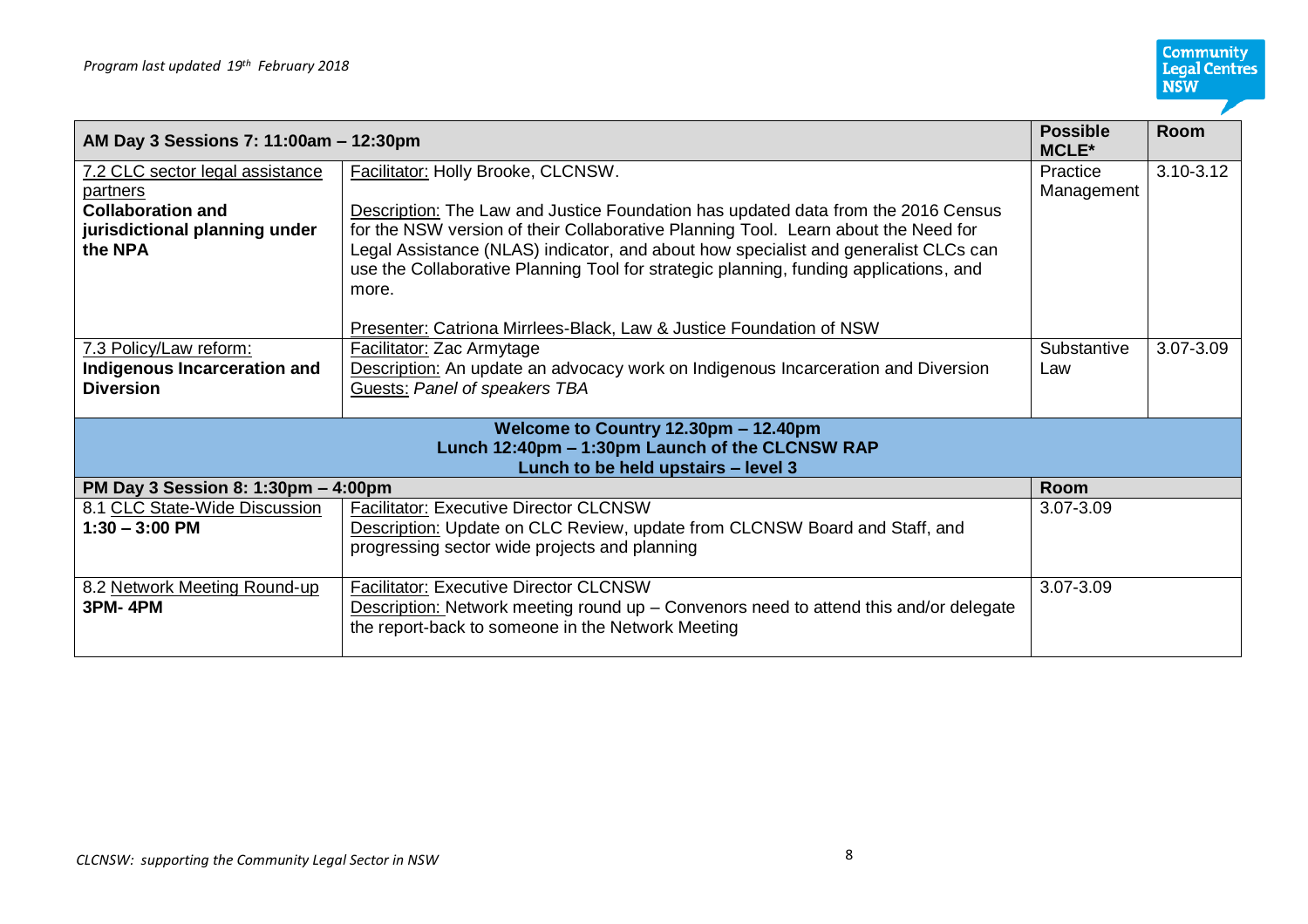#### **Quarterlies - Notes \* MCLE POINTS**

#### Disclaimer

CLCNSW indicates whether a session may be appropriate to attract Mandatory Continued Legal Education (MCLE) points for professional development, but takes no responsibility if the content does not meet MCLE requirements. CLC solicitors should make their own assessment of whether the session meets their Continuing Professional Development (CPD) requirements, and maintain their own records for meeting CPD requirements. Further information about CPD requirements are available on the [Law Society NSW website.](http://www.lawsociety.com.au/ForSolictors/practisinglawinnsw/mclecpd/index.htm) Relevant extracts are copied below:

### **Required MCLE (also known as CPD) units**

The CPD year runs from 1 April to 31 March the following year and you are required to complete 10 CPD units each year.

Practitioners must include at least one (1) CPD unit every year in each of the following fields:

- Ethics and Professional Responsibility; examples of topics include:
	- o Conflicts of interest
	- o How to identify an ethical issue
	- $\circ$  Communicating direct with third parties
	- o Lawyer's duties to the court
	- o Ethics within a technical legal context
- Practice Management and Business skills; examples of topics include:
	- o Risk management
	- o File management
	- o Cost rules
	- o Business planning
	- o Financing a practice
	- o Effective use of technology
- Professional Skills; examples of topics include:
	- o Communication and interpersonal skills Client interviewing
	- o Plain English drafting
	- o Negotiation and mediation skills
	- o Career and personal development Advocacy
	- o Legal research
- Substantive Law; which includes topics relating to solicitors' areas of practice

### **Compliance and audit**

CPD Audit - The Law Society verifies compliance with the CPD scheme by a random audit of solicitors each year. **Obtaining your CPD units**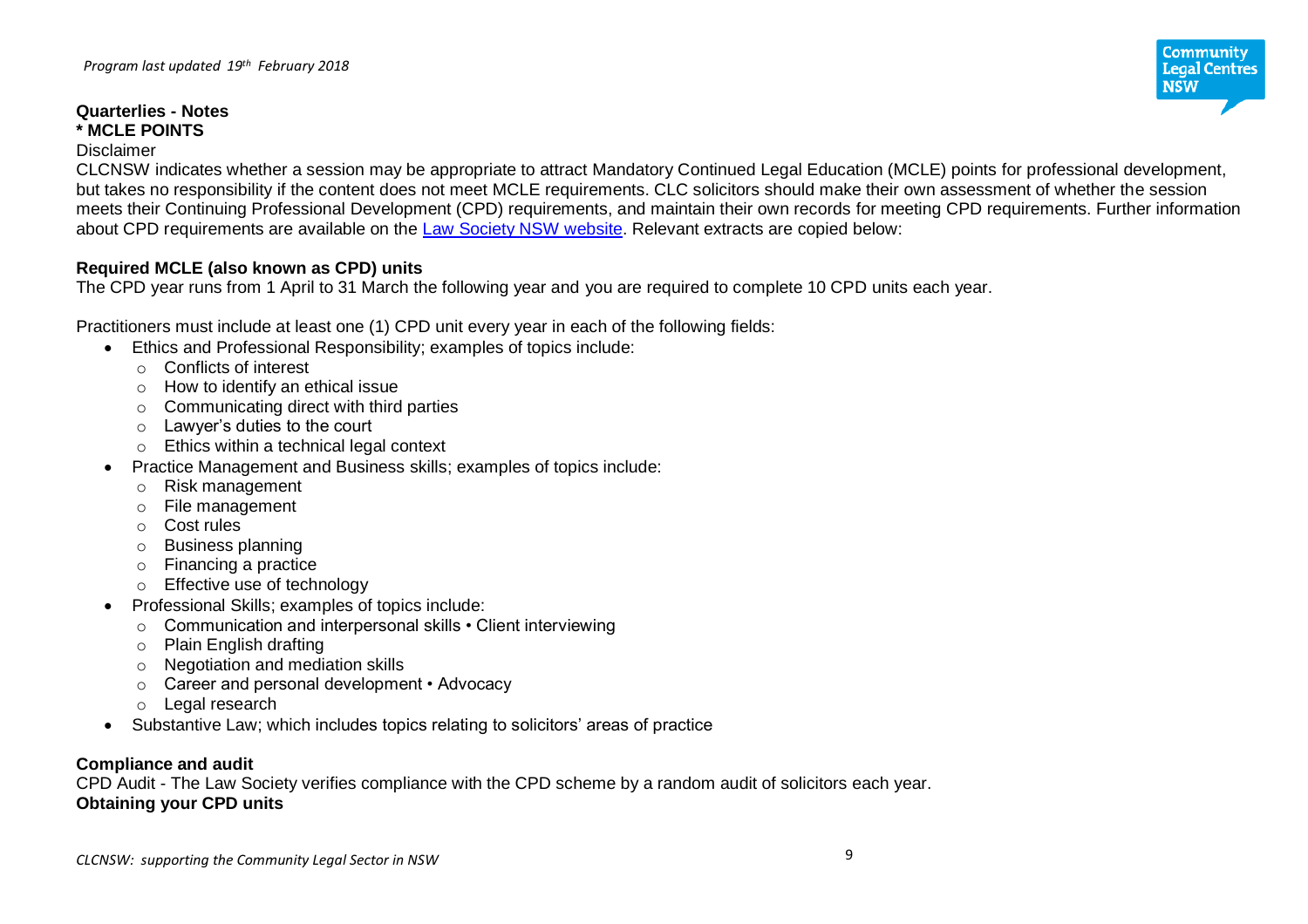The CPD scheme is based on self-assessment of educational activity. If you assess that it is relevant to your immediate or long-term needs in relation to your professional development and practise of the law, then you can claim the activity towards satisfaction of the CPD requirements.

### **Legal Profession Uniform Continuing Professional Development (Solicitors) rules**

Compliance with CPD is administered in accordance with the [Legal Profession Uniform Continuing Professional Development \(Solicitors\) Rules 2015.](http://www.lawsociety.com.au/cs/groups/public/documents/internetregistry/1055953.pdf)

### **CPD Content**

Rule 7 provides that each CPD activity undertaken by a solicitor must be an activity:

7.1.1 of significant intellectual or practical content and must deal primarily with matters related to the solicitor's practice of law; and

7.1.2 conducted by persons who are qualified by practical or academic experience in the subject covered; and

7.1.3 that extends the solicitor's knowledge and skills in areas that are relevant to the solicitor's practice needs or professional development.

# **CPD Format**

There are a variety of ways to meet your CPD requirements.

Rule 8.1 provides that a CPD activity may consist of:

8.1.1 a seminar, workshop, lecture, conference, discussion group, multimedia or web-based program (= I unit per hour minus refreshment breaks) 8.1.2 the research, preparation or editing by a solicitor of:

- 8.1.2.1 an article published in a legal publication, or
- 8.1.2.2 a legal article published in a non-legal publication, or
- 8.1.2.3 published Law Report or other legal services, (= 1 unit per 1000 words, maximum 5 units) or

8.1.3 the preparation and/or presentation by a solicitor of written or oral material to be used in a CPD activity or in other forms of education provided to solicitors and/or other professional and/or to other persons including those undertaking practical or supervised legal training (= 1 unit per hour, maximum 5 units) , or

8.1.4 membership of a committee, taskforce or practice section of a professional association, designated local authority or the Law Council of Australia or of other committees, provided that the solicitor regularly attends its meeting, if the work performed on the committee, taskforce or practice section is of substantial significance to the practice of law and is reasonably likely to assist the solicitor's professional development

8.1.5 post graduate studies relevant to a solicitor's practice needs

Rule 8.2 - private study of audio/visual material or any other educational activity is only acceptable for CPD points if designed for the purpose of updating a solicitors knowledge or skills relevant to his or her practice needs (= I unit per hour minus refreshment breaks)

# **Role of Network conveners - Guidelines**

# **Requirements:**

- Experience and/or interest in the area of the network
- Commitment and availability to attend and lead network session at each Quarterly
- Willingness to be a point of contact between CLCNSW and the network
- Assisting CLCNSW to maintain email groups of people interested in work of the network